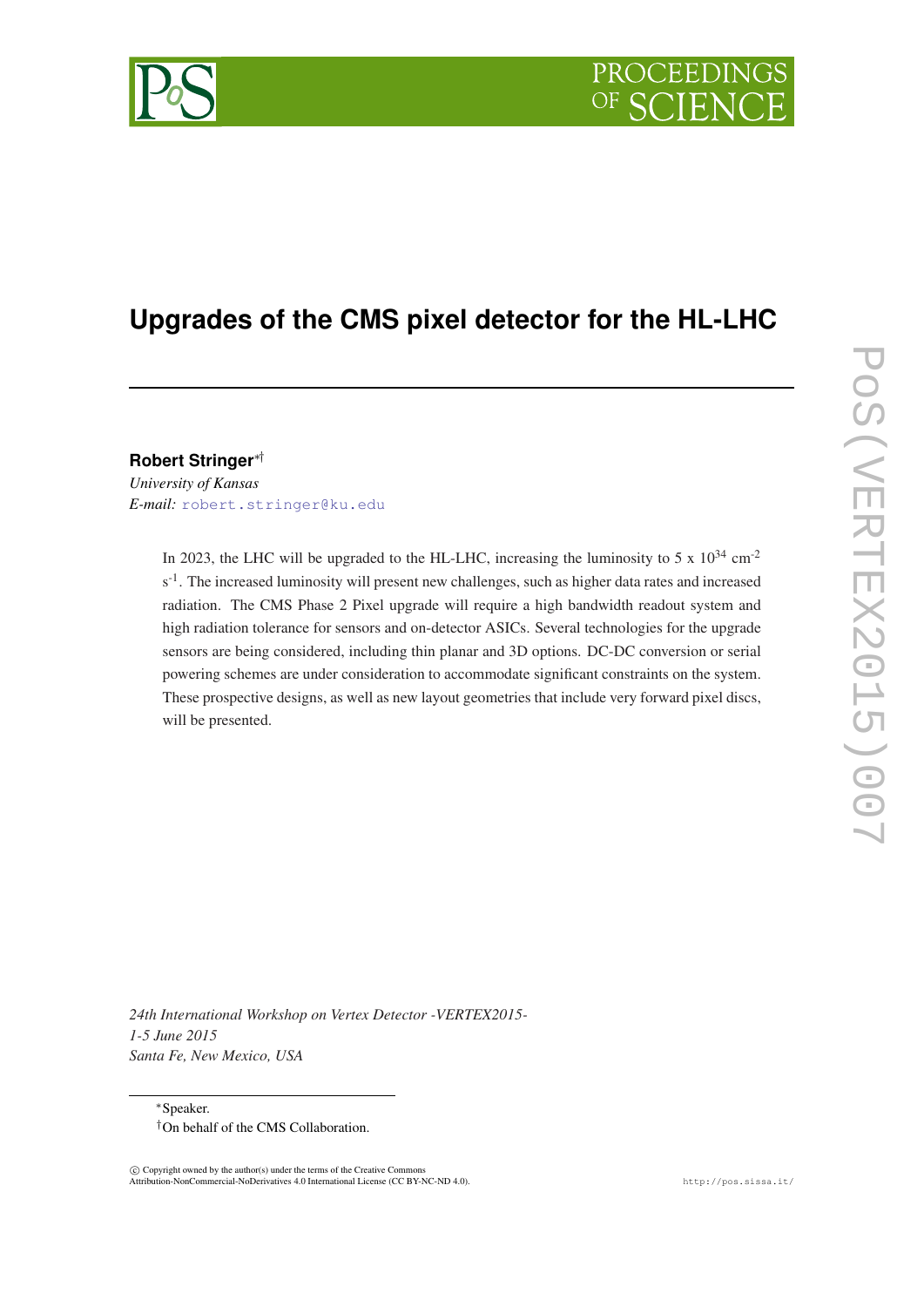# 1. Introduction

After Run 3 of the Large Hadron Collider, in approximately 2023, the LHC will be upgraded to the High-Luminosity LHC (HL-LHC). The HL-LHC will increase the instantaneous luminosity by at least a factor of two. This will present additional challenges for the CMS Pixel detector due to the increased radiation and additional secondary collisions (pileup). In order to maintain the efficiency of the Pixel Detector a series of upgrades are planned [[1](#page-5-0)].

The CMS detector is one of four major experiments at the LHC and one of two multipurpose detectors. The CMS detector features a large 3.8 T solenoidal magnetic field. At the center of CMS is a large silicon tracking system, consisting of an outer silicon strip tracker and an inner pixel detector. The current CMS Pixel detector has three barrel layers and two endcap disks on each side. The current analog Read Out Chip (ROC) used in each pixel module, has a 40 MHz readout and is nearly reaching its design limits, resulting in a loss of efficiency at peak luminosity.

The Phase 1 upgrade, which is currently under construction, will feature an additional (4th) barrel layer and a 3rd disk in each endcap. This will double the number of channels to over 100 million. It will also feature a new digital ROC which has larger buffers to handle larger pileup, but the Phase 1 ROC was designed using the same 0.25 micron technology as the current Pixel ROC and has the same radiation tolerance. The Phase 1 pixel detector will be installed and begin operation in early 2017. By the conclusion of Run 3 it is estimated that the detector will have collected approximately 500 fb<sup>-1</sup> of data with an equivalent dose on the order of 100 Mrad. Significant performance degradation due to radiation exposure is expected.

The Phase 2 Pixel upgrade will be required to remain efficient in the harsh HL-LHC environment. Over the lifetime of the detector, during which the HL-LHC is expect to deliver up to 3000 fb-1 of collisions, equivalent to over one Grad. The technologies used in the sensors and ROCs will need to be of sufficient radiation hardness to maintain efficiency over the full lifetime. The Phase 2 Pixel geometry is still under discussion. For expedience, the current technical proposal is based on the Phase 1 geometry with an extended Very Forward Pixel (VFPix) detector consisting of 10 disks (Fig. 1).



Figure 1: The CMS Phase 2 Pixel Upgrade.

## 2. Sensors

As silicon sensors are exposed to radiation, defects develop in the structure. The defects can trap charge carriers causing a reduction in efficiency. In order to minimize the probability of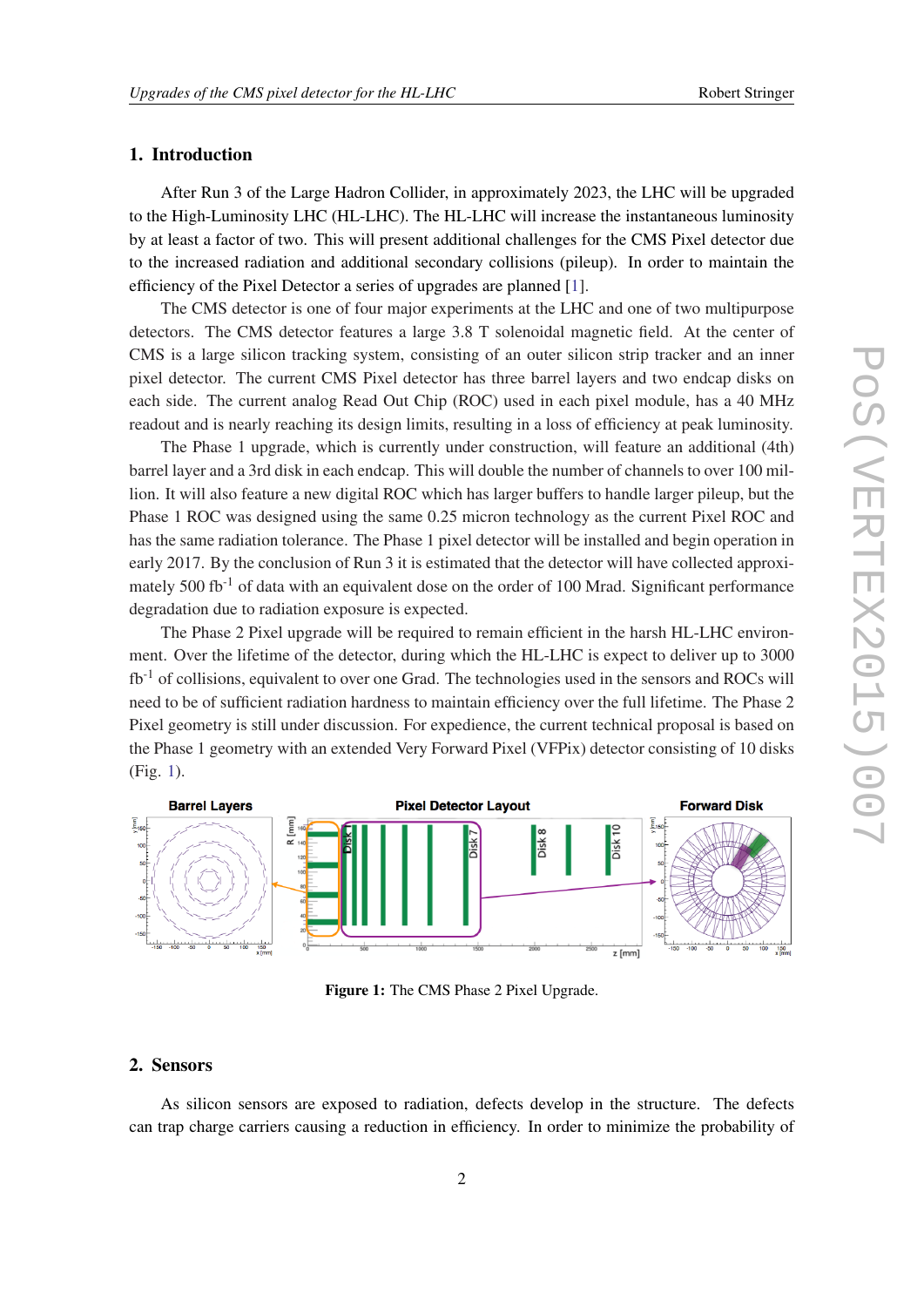charges being trapped, one should reduce the distance the charges must travel. Several different sensor technologies are under study that minimizes this distance.

Thin planar sensors reduce the drift length by keeping the thickness of the sensor below 150 μm. This reduces the probability of charge trapping and reduces the overall material used in the detector leading to less multiple scattering. Thinner sensors also produce higher fields at the same voltage, reducing power consumption. There are some disadvantages of thin planar sensors as well. Due to the reduced amount of material that the particle passes through, less charge is initially deposited. Also the manufacturing process is more complicated due to the thinning that must be performed and thin sensors are prone to bowing.

3D sensors reduce the drift length by using deep implants for charge collection. This allows for thicker sensors and more charge deposition. However, the 3D sensors are potentially more costly to produce and may limit the minimum pitch of the pixels. A goal for the sensors used in the Phase 2 upgrade is to reduce the pixel area to  $2500 \mu m^2$ , from  $15000 \mu m^2$  as used in the Phase 1 pixel, allowing for finer resolution. Different geometries are being considered including square 50 μm x 50 μm pixels to long thin pixels 25 μm x 100 μm. These pixel geometries present some design challenges because the total pixel area is very small compared to the current pixel unit cell.

Several test structures, including both thin planar and 3D sensors, have been submitted for fabrication in 2015. The thin planar sensors will have an active thickness of 150 μm and will be tested for resolution and radiation tolerance. The 3D submissions, joint ATLAS and CMS projects, will test a new etching process (DRIE), thick and thin 3D wafers, and radiation tolerance.



Figure 2: Diagram of thin planar and 3D sensors showing the structure, particle paths, and drift direction.

## 3. Read Out Chip

The Phase 2 Pixel Read Out Chip is currently being designed by the RD53 collaboration and plans exist for a demonstrator chip to be produced by approximately 2016. The RD53 collaboration consists of 20 institutes in both CMS and ATLAS. The Phase 2 Pixel ROC is being designed to be compatible with the potential sensor technology, supporting thin planar and 3D sensors with small pixels,  $25x100 \mu m$  or  $50x50 \mu m$  [\[1\]](#page-5-0). The ROC will have a low threshold  $(-1000e^{-})$  and be able to handle high rates up to 3GHz. It must support a trigger rate of 1 MHz and have low power consumption. To survive the require lifetime of the detector in the HL-LHC environment the ROC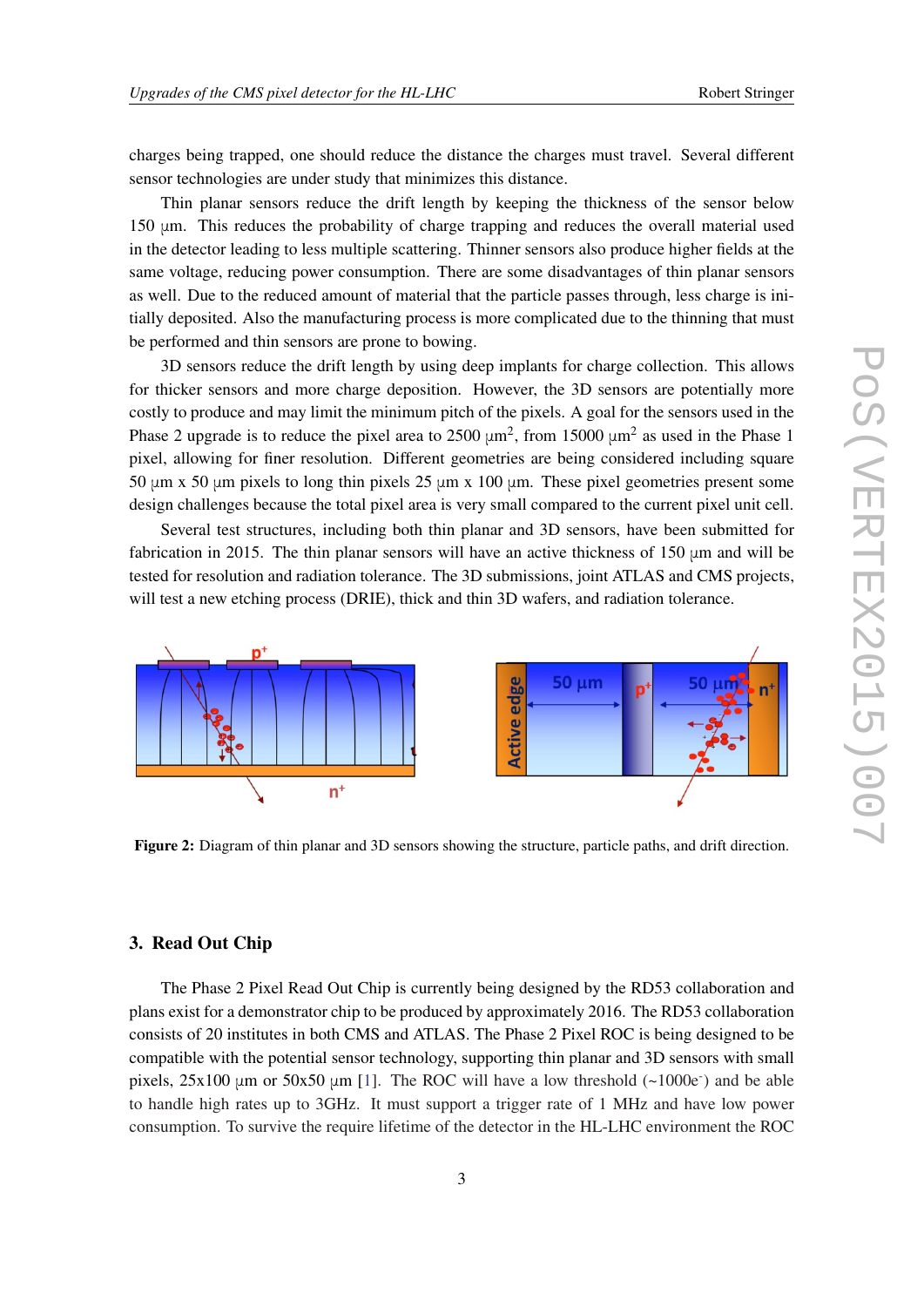must be tolerant up to a 1 GRad dose. A feature size of 65 nm will be used to allow for sufficient radiation hardness.

### 4. Pixel Electronics

In the high radiation environment of the HL-LHC, it will not be possible to have the optical links inside the detector. Additional cabling from the modules to the optical components, which will be placed on the service cylinder, will be necessary. In order to keep the amount within the allotted material budget, high speed links will be required. The Phase 1 Pixel detector uses twisted pair copper wire in the barrel and aluminum flex cables in the forward regions. Digital data is transmitted from the modules at a rate of 400 Mb/s [[2](#page-5-0)]. It is estimated that higher speeds will be required for the Phase 2 Pixel due to the increased number of channels.

## 5. Powering

The powering of a detector with the large number of channels as in the Phase 2 Pixel implies a large mass of cabling. It is estimated that the required cabling would add 12kg of copper to the detector which would have an effect on traversing particles. In order to reduce the mass of cables in the detector, several novel powering schemes are being considered [[3](#page-5-0)].

The most attractive powering scheme is a serial powering option. Serial powering is thought to be less complex in its implementation than other methods and reduces the cable mass proportionally to the number of units put in series. The serial wiring can be accomplished in two ways: either across each module or within each module (Fig. 3). If connected across each module the effective local cable reduction would be determined by the number of modules in series. Serial connection within modules would reduce the cable mass by a factor determined by the number of chips in series.



Figure 3: Left: Serial powering within modules. Right: Serial powering across modules.

A second powering option uses a two-stage DC-DC converter scheme. This DC-DC converter would evolve from the converters that will be used in the Phase 1 detector [\[4\]](#page-5-0). The DC-DC conversion may not reduce the cable mass enough to be a viable solution and it increases the complexity of the system, but it is still being considered as a backup plan. The DC-DC conversion uses two stages, one outside the detector (remote DC-DC) on the service cylinder and the other on the chips themselves.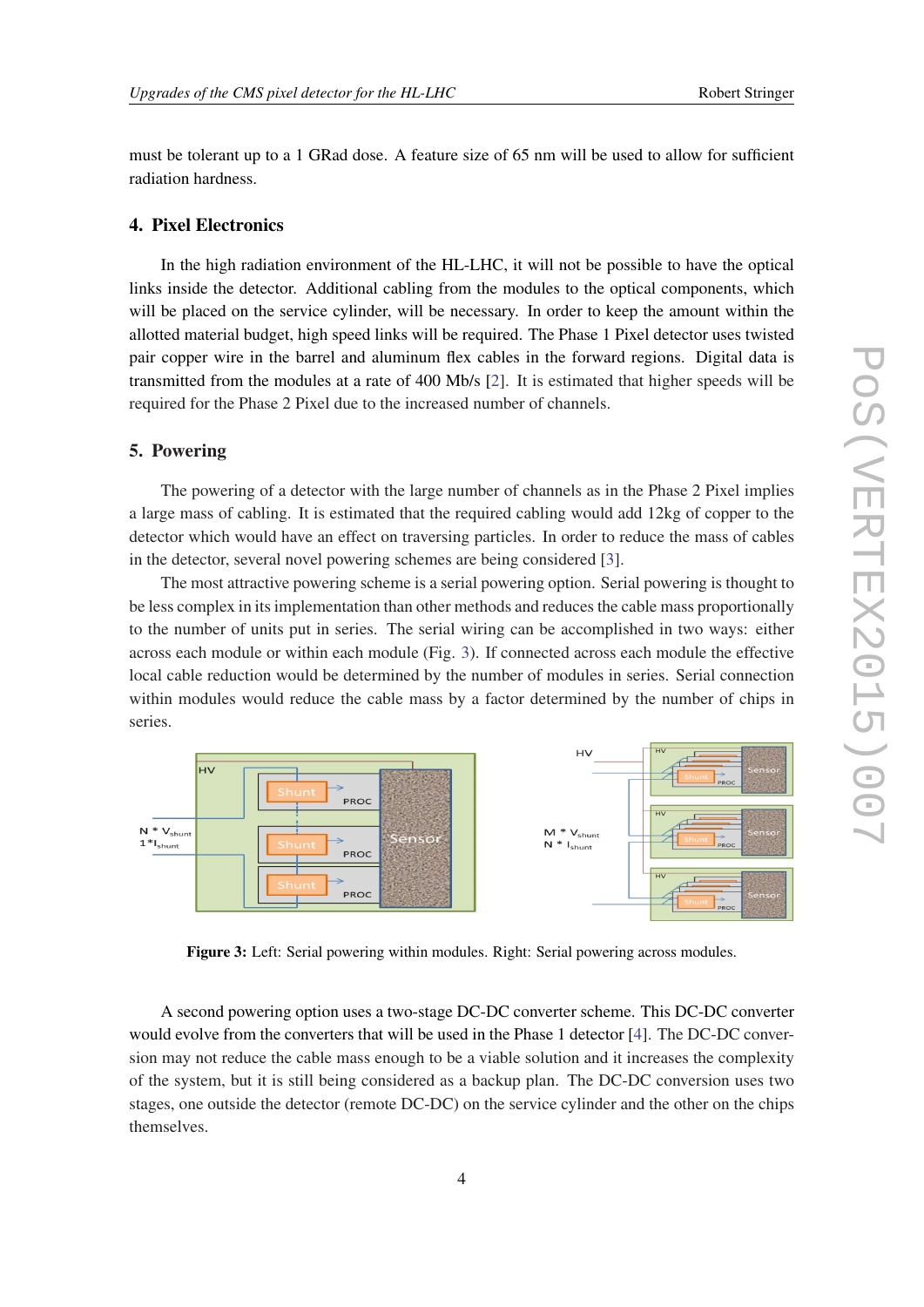| Powering Scheme         |        | Cable Mass   Reduction Factor |
|-------------------------|--------|-------------------------------|
| Serial (Within Modules) | 2.08kg | 5.8                           |
| Serial (Across Modules) | 1.74kg | 6.9                           |

Table 1: Effective reduction in cable mass compared with 12 kg used by conventional powering.

#### 6. Physics Simulations

In order to study the performance of the proposed design, studies have been performed using simulated  $t\bar{t}$  events to examine the effect of the new detector on b quark jet identification (b-tagging). The b-tagging efficiency is shown in Fig. 4 vs. the mis-tag rate for charm quark jets and light quark jets. The  $t\bar{t}$  events are examined in three scenarios for comparison: the Phase 1 detector with an average 50 pileup events, the Phase 1 detector assuming the radiation damage after Run 3 and an average 140 pileup events, and using the Phase 2 geometry with an average 140 pileup events (Fig. 4). It is shown that the performance of the Phase 2 detector with 140 PU performs similarly to the Phase 1 detector with 50 PU. At high purity (mis-tag rate of 1%), the Phase 2 performs 10 percent better than the aged Phase 1 detector with 140 PU.



Figure 4: Simulated *tt* events with a jet  $p_T > 30 \text{ GeV}$  using three different scenarios: Phase 1 Pixel with 50 PU, Phase 1 Pixel (aged) with 140 PU, and Phase 2 Pixel with 140 PU. Left: B-tagging efficiencies vs. mis-tag rates of light jets. Right: B-Tagging efficiencies vs. mis-tag rates of charm jets.